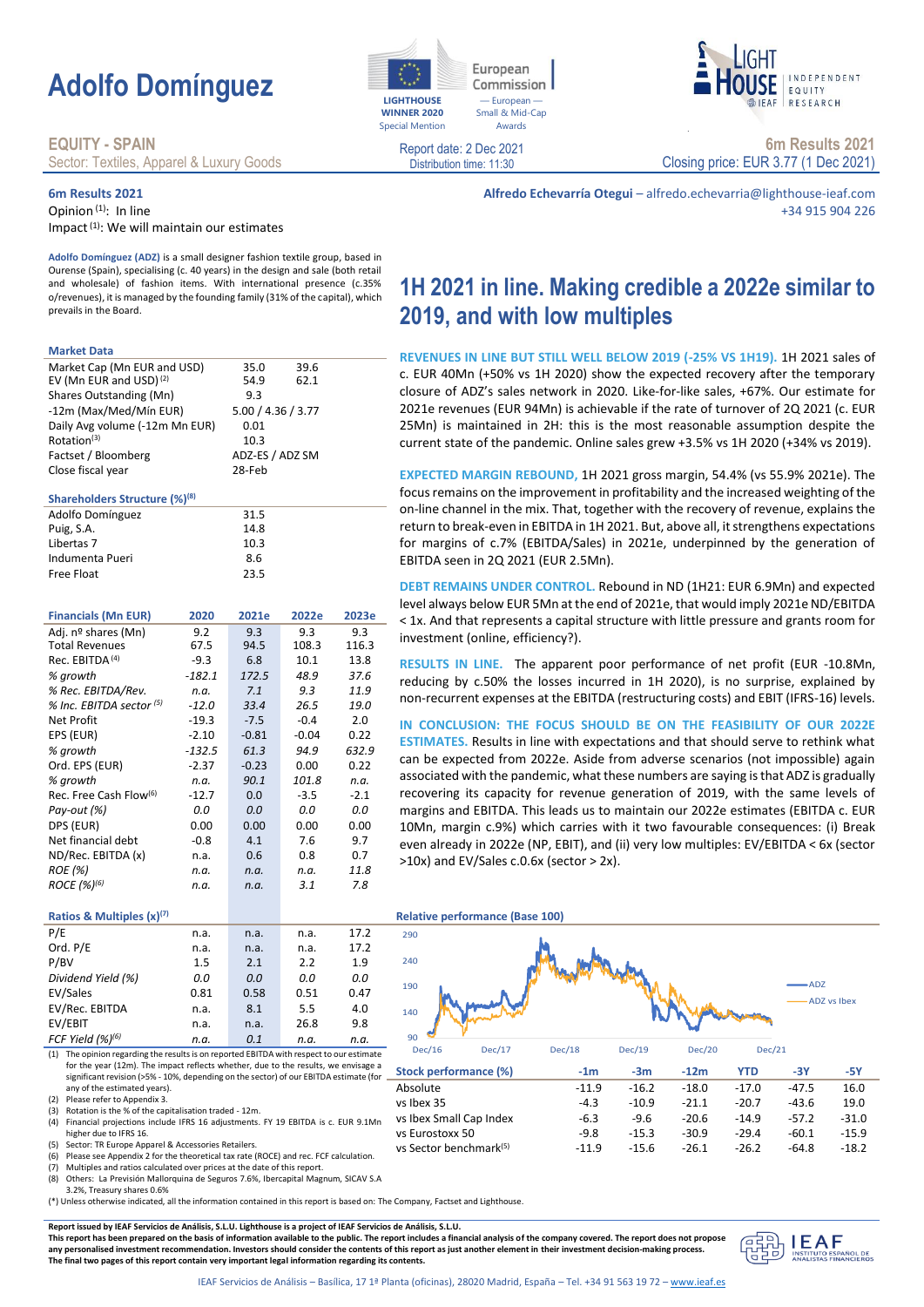

### **6m Results 2021**

|                                       | 6m21     |          | 6m21 Real      |        | 6m21 Real      |        | <b>2021e vs</b> |             | <b>2021 vs</b> |
|---------------------------------------|----------|----------|----------------|--------|----------------|--------|-----------------|-------------|----------------|
| <b>EUR Mn</b>                         | Real     | 6m20     | <b>vs 6m20</b> | 6m19   | <b>vs 6m19</b> | 2021e  | 2020            | <b>2Q21</b> | <b>2Q20</b>    |
| <b>Total Revenues</b>                 | 39.9     | 26.6     | 50.1%          | 53.6   | $-25.5%$       | 94.5   | 40.1%           | 25.3        | 28.5%          |
| <b>Sales</b>                          | 39.1     | 26.0     | 50.0%          | 52.5   | $-25.6%$       | 93.0   | 41.0%           |             |                |
| Other income                          | 0.8      | 0.5      | 52.1%          | 1.0    | $-20.8%$       | 1.5    | 2.5%            |             |                |
| <b>Gross Margin</b>                   | 21.7     | 12.5     | 73.7%          | 30.3   | $-28.4%$       | 52.9   | 64.2%           | 12.0        | 38.5%          |
| Gross Margin/Revenues                 | 54.4%    | 46.9%    | 7.4 p.p.       | 56.5%  | $-2.1 p.p.$    | 55.9%  | 8.2 p.p.        | 47.5%       |                |
| <b>Recurrent EBITDA<sup>(1)</sup></b> | 0.3      | (3.7)    | 107.5%         | 3.3    | $-91.7%$       | 6.8    | 172.5%          | 2.5         | 192.0%         |
| Rec. EBITDA/Revenues                  | 0.7%     | $-13.9%$ | 14.6 p.p.      | 6.2%   | $-5.6 p.p.$    | 7.1%   | 21.0 p.p.       | 10.0%       | 5.6 p.p.       |
| <b>EBITDA</b>                         | (5.6)    | (3.7)    | $-50.3%$       | 3.3    | n.a.           | 1.8    | 126.3%          | 0.8         | $-12.6%$       |
| EBITDA/Revenues                       | $-13.9%$ | $-13.9%$ | 0.0 p.p.       | 6.2%   | n.a.           | 1.9%   | 12.0 p.p.       | 3.0%        | $-1.4 p.p.$    |
| <b>EBIT</b>                           | (9.9)    | (9.3)    | $-6.2%$        | (0.9)  | n.a.           | $-6.2$ | 64.6%           | $-1.5$      | 21%            |
| <b>PBT</b>                            | (10.8)   | (10.6)   | $-2.1%$        | (1.4)  | n.a.           | $-7.1$ | 63.4%           | $-2.4$      | $-3.3%$        |
| <b>NP</b>                             | (10.8)   | (19.4)   | 44.6%          | (1.8)  | n.a.           | $-7.5$ | 61.1%           | $-2.1$      | 81%            |
| <b>Ordinary NP</b>                    | (10.8)   | (19.4)   | 44.6%          | (1.8)  | n.a.           | $-2.2$ | 90.0%           | $-6.2$      | 45%            |
| Points of sale                        | 347      | 351      | $-1.1%$        | 386    | $-10.1%$       | 352    | 2.9%            |             |                |
| Net Debt                              | 6.9      | $-0.6$   | n.a.           | $-0.7$ | n.a.           | 4.1    | n.a.            |             |                |

(1) Recurrent EBITDA adjusted to strip out the impact of EUR 5,8 Mn in non recurrent expenses.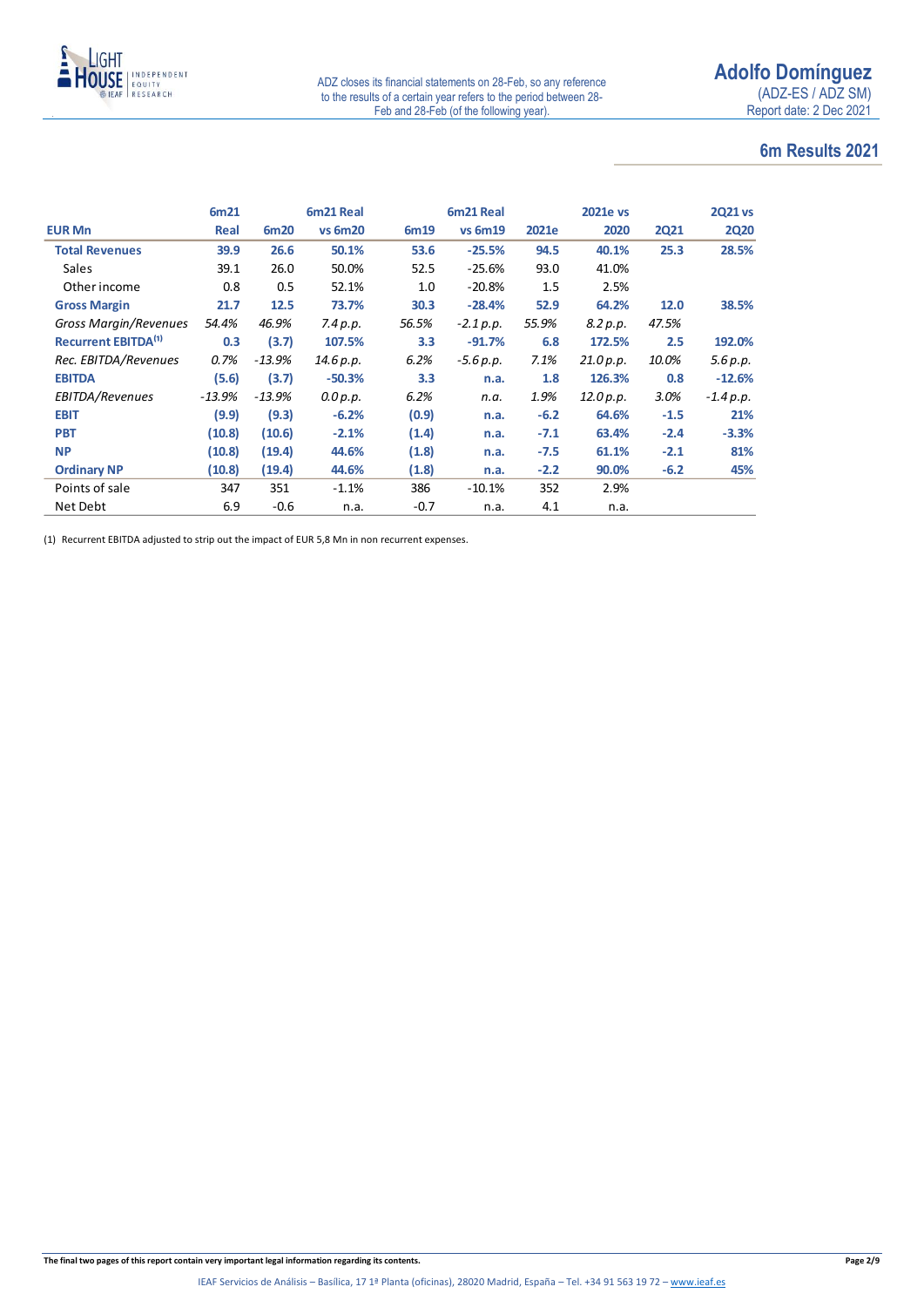

### **Valuation inputs**

### *Inputs for the DCF Valuation Approach*

|                                | 2021e   | 2022e                              | 2023e | <b>Terminal</b><br>Value $(1)$ |                  |            |
|--------------------------------|---------|------------------------------------|-------|--------------------------------|------------------|------------|
| Free Cash Flow "To the Firm"   | 1.3     | (1.8)                              | (0.3) | n.a.                           |                  |            |
| <b>Market Cap</b>              | 35.0    | At the date of this report         |       |                                |                  |            |
| <b>Net financial debt</b>      | 22.3    | Debt net of Cash (6m Results 2021) |       |                                | <b>Best Case</b> | Worst Case |
| Cost of Debt                   | 2.9%    | Net debt cost                      |       |                                | 2.7%             | 3.2%       |
|                                |         |                                    |       |                                |                  |            |
| Tax rate (T)                   | 20.0%   | T (Normalised tax rate)            |       |                                | $=$              | $=$        |
| Net debt cost                  | 2.3%    | $Kd = Cost of Net Det * (1-T)$     |       |                                | 2.1%             | 2.5%       |
| Risk free rate (rf)            | 0.4%    | Rf (10y Spanish bond yield)        |       |                                | $=$              | $\equiv$   |
| Equity risk premium            | $9.0\%$ | R (own estimate)                   |       |                                | 8.5%             | 9.5%       |
| Beta (B)                       | 1.1     | B (own estimate)                   |       |                                | 1.0              | 1.2        |
| <b>Cost of Equity</b>          | 10.3%   | $Ke = Rf + (R * B)$                |       |                                | 8.9%             | 11.8%      |
| Equity / (Equity + Net Debt)   | 61.1%   | E (Market Cap as equity value)     |       |                                | $=$              | $\equiv$   |
| Net Debt / (Equity + Net Debt) | 38.9%   | D                                  |       |                                | =                | $=$        |
| <b>WACC</b>                    | 7.2%    | $WACC = Kd * D + Ke * E$           |       |                                | 6.3%             | 8.2%       |
| G "Fair"                       | 2.0%    |                                    |       |                                | 2.5%             | 1.5%       |

(2) The terminal value calculated beyond the last FCF estimate does not reflect the company's growth potential (positive/negative) at the date of publication of this report.

### *Inputs for the Multiples Valuation Approach*

|                                    | <b>Ticker</b>  |          |           | <b>EPS</b> | <b>EV/EBITDA</b> | <b>EBITDA</b> | <b>EV/Sales</b> | <b>Revenues</b> | <b>EBITDA/Sales</b> | <b>FCF Yield</b> | <b>FCF</b> |
|------------------------------------|----------------|----------|-----------|------------|------------------|---------------|-----------------|-----------------|---------------------|------------------|------------|
| Company                            | Factset        | Mkt. Cap | $P/E$ 21e | 21e-23e    | 21e              | 21e-23e       | 21e             | 21e-23e         | 21e                 | 21e              | 21e-23e    |
| SMCP SA                            | SMCP-FR        | 596.1    | 26.3      | 60.1%      | 5.7              | 13.0%         | 1.3             | 8.4%            | 23.1%               | 4.8%             | 40.8%      |
| Ted Baker PLC                      | TED-GB         | 248.2    | n.a.      | 71.9%      | 8.7              | 64.2%         | 0.7             | 17.0%           | 8.4%                | n.a.             | 66.9%      |
| Hugo Boss AG                       | BOSS-DE        | 3,704.4  | 30.5      | 33.9%      | 8.0              | 14.5%         | 1.7             | 10.5%           | 20.7%               | 5.0%             | 20.3%      |
| <b>Burberry Group PLC</b>          | BRBY-GB        | 8,482.5  | 21.1      | 12.1%      | 9.6              | 8.6%          | 2.7             | 6.7%            | 27.9%               | 5.4%             | 8.9%       |
| <b>Affordable Luxury players</b>   |                |          | 26.0      | 44.5%      | 8.0              | 25.1%         | 1.6             | 10.6%           | 20.0%               | 5.1%             | 34.2%      |
| PVH Corp                           | PVH-US         | 6,588.0  | 11.8      | 11.7%      | 9.0              | 5.2%          | 1.2             | 5.2%            | 13.2%               | 4.9%             | $-4.4%$    |
| Tapestry                           | TPR-US         | 9,587.9  | 13.3      | 10.1%      | 9.6              | 10.2%         | 2.2             | 9.6%            | 22.9%               | 11.1%            | $-5.1%$    |
| Capri Holdings Ltd                 | <b>CPRI-US</b> | 7.828.3  | 11.0      | 13.8%      | 9.7              | 9.6%          | 2.2             | 9.2%            | 22.4%               | 7.3%             | 1.9%       |
| Kering                             | <b>KER-FR</b>  | 88,150.1 | 27.7      | 13.8%      | 15.2             | 10.7%         | 5.5             | 9.2%            | 36.2%               | 3.5%             | 15.4%      |
| <b>Specialised Retail Holdings</b> |                |          | 16.0      | 12.3%      | 10.9             | 8.9%          | 2.8             | 8.3%            | 23.7%               | 6.7%             | 1.9%       |
| <b>ADZ</b>                         | ADZ-ES         | 35.0     | n.a.      | 50.6%      | 8.1              | n.a.          | 0.6             | 10.9%           | 1.9%                | 0.1%             | 35.0%      |

### *Free Cash Flow sensitivity analysis (2022e)*

### **A) Rec. EBITDA and EV/EBITDA sensitivity to changes in EBITDA/Sales**

| <b>Scenario</b> | <b>EBITDA/Sales 22e</b> | <b>EBITDA 22e</b> | EV/EBITDA 22e |
|-----------------|-------------------------|-------------------|---------------|
| <b>Max</b>      | 10.2%                   | 11.0              | 5.0x          |
| <b>Central</b>  | 9.3%                    | <b>10.1</b>       | 5.5x          |
| Min             | 8.4%                    | 9.1               | 6.0x          |

### **B) Rec. FCF and Rec. FCF - Yield sensitivity to changes in EBITDA and CAPEX/sales**

| <b>Rec. FCF EUR Mn</b> |       | <b>CAPEX/Sales 22e</b> |       |
|------------------------|-------|------------------------|-------|
| <b>EBITDA 22e</b>      | 2.0%  | 2.2%                   | 2.4%  |
| 11.0                   | (2.3) | (2.5)                  | (2.7) |
| 10.1                   | (3.3) | (3.5)                  | (3.7) |
| 9.1                    | (4.3) | (4.5)                  | (4.7) |

**The final two pages of this report contain very important legal information regarding its contents. Page 3/9**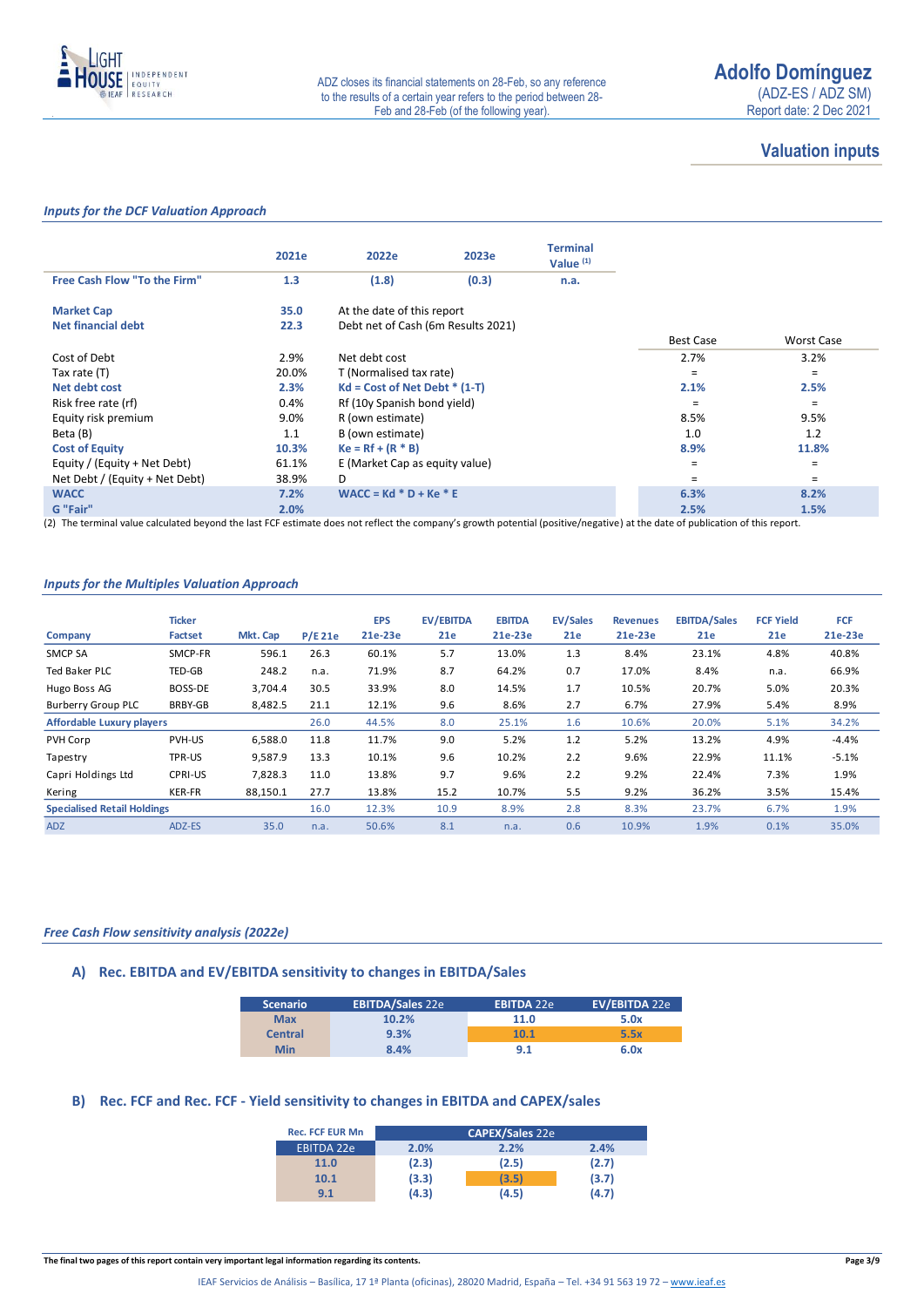

# Appendix 1. Financial Projections<sup>(1)</sup>

| <b>Balance Sheet (EUR Mn)</b>                                                          | 2016                     | 2017                     | 2018                     | 2019                     | 2020                     | 2021e                    | 2022e                                      | 2023e                                                |           |             |
|----------------------------------------------------------------------------------------|--------------------------|--------------------------|--------------------------|--------------------------|--------------------------|--------------------------|--------------------------------------------|------------------------------------------------------|-----------|-------------|
| Intangible assets                                                                      | 1.6                      | 0.9                      | 0.8                      | 34.9                     | 28.3                     | 28.1                     | 27.8                                       | 27.5                                                 |           |             |
| <b>Fixed assets</b>                                                                    | 16.6                     | 12.3                     | 10.6                     | 10.6                     | 10.1                     | 10.6                     | 11.4                                       | 12.3                                                 |           |             |
| Other Non Current Assets                                                               | 8.2                      | 8.5                      | 8.1                      | 0.8                      | 1.2                      | 1.2                      | 1.2                                        | 1.2                                                  |           |             |
| <b>Financial Investments</b>                                                           | 5.1                      | 5.0                      | 5.2                      | 5.9                      | 4.7                      | 4.7                      | 4.7                                        | 4.7                                                  |           |             |
| Goodwill & Other Intangilbles                                                          |                          | $\blacksquare$           | $\blacksquare$           | $\overline{\phantom{a}}$ | $\overline{\phantom{a}}$ | $\blacksquare$           | $\blacksquare$                             |                                                      |           |             |
| <b>Current assets</b>                                                                  | 44.4                     | 36.2                     | 36.2                     | 38.0                     | 30.5                     | 30.4                     | 34.4                                       | 36.6                                                 |           |             |
| <b>Total assets</b>                                                                    | 75.9                     | 62.9                     | 60.8                     | 90.2                     | 74.8                     | 74.9                     | 79.4                                       | 82.3                                                 |           |             |
| Equity                                                                                 | 59.4                     | 52.3                     | 52.2                     | 44.2                     | 24.0                     | 16.5                     | 16.1                                       | 18.1                                                 |           |             |
| <b>Minority Interests</b>                                                              | 1.1                      | 0.7                      | 0.8                      | 0.9                      | 1.0                      | $1.1$                    | 1.2                                        | 1.2                                                  |           |             |
| Provisions & Other L/T Liabilities                                                     | $\overline{\phantom{a}}$ | $\blacksquare$           | $\overline{\phantom{a}}$ | 34.2                     | 28.2                     | 28.2                     | 28.2                                       | 28.2                                                 |           |             |
| <b>Other Non Current Liabilities</b>                                                   | 0.6                      | 0.6                      | 1.0                      | 1.5                      | 1.4                      | 1.4                      | 1.4                                        | 1.4                                                  |           |             |
| Net financial debt                                                                     | (6.1)                    | (9.9)                    | (12.0)                   | (10.0)                   | (0.8)                    | 4.1                      | 7.6                                        | 9.7                                                  |           |             |
| <b>Current Liabilities</b>                                                             | 20.9                     | 19.2                     | 18.9                     | 19.3                     | 20.9                     | 23.6                     | 24.9                                       | 23.5                                                 |           |             |
| <b>Equity &amp; Total Liabilities</b>                                                  | 75.9                     | 62.9                     | 60.8                     | 90.2                     | 74.8                     | 74.9                     | 79.4                                       | 82.3                                                 |           |             |
|                                                                                        |                          |                          |                          |                          |                          |                          |                                            |                                                      |           | <b>CAGR</b> |
| P&L (EUR Mn)                                                                           | 2016                     | 2017                     | 2018                     | 2019                     | 2020                     | 2021e                    | 2022e                                      | 2023e                                                | 16-20     | 20-23e      |
| <b>Total Revenues</b>                                                                  | 113.2                    | 117.0                    | 114.9                    | 117.3                    | 67.5                     | 94.5                     | 108.3                                      | 116.3                                                | $-12.1%$  | 19.9%       |
| Total Revenues growth                                                                  | 4.4%                     | 3.3%                     | $-1.7%$                  | 2.0%                     | $-42.5%$                 | 40.1%                    | 14.5%                                      | 7.4%                                                 |           |             |
| COGS                                                                                   | (47.7)                   | (49.0)                   | (47.3)                   | (50.6)                   | (35.3)                   | (41.7)                   | (47.5)                                     | (50.4)                                               |           |             |
| <b>Gross Margin</b>                                                                    | 65.5                     | 68.0                     | 67.6                     | 66.7                     | 32.2                     | 52.9                     | 60.8                                       | 65.9                                                 | $-16.3%$  | 27.0%       |
| <b>Gross Margin/Revenues</b>                                                           | 57.8%                    | 58.1%                    | 58.8%                    | 56.9%                    | 47.7%                    | 55.9%                    | 56.1%                                      | 56.7%                                                |           |             |
| Personnel Expenses                                                                     | (42.5)                   | (39.8)                   | (38.1)                   | (36.7)                   | (22.7)                   | (27.1)                   | (31.3)                                     | (32.2)                                               |           |             |
| <b>Other Operating Expenses</b>                                                        | (31.5)                   | (30.4)                   | (27.1)                   | (18.7)                   | (18.8)                   | (19.0)                   | (19.4)                                     | (19.9)                                               |           |             |
| <b>Recurrent EBITDA</b>                                                                | (8.6)                    | (2.2)                    | 2.5                      | 11.3                     | (9.3)                    | 6.8                      | 10.1                                       | 13.8                                                 | $-2.2%$   | 51.6%       |
| Recurrent EBITDA growth                                                                | 43.2%                    | 74.2%                    | 212.4%                   | 357.2%                   | $-182.1%$                | 172.5%                   | 48.9%                                      | 37.6%                                                |           |             |
| Rec. EBITDA/Revenues                                                                   | n.a.                     | n.a.                     | 2.2%                     | 9.7%                     | n.a.                     | 7.1%                     | 9.3%                                       | 11.9%                                                |           |             |
| Restructuring Expense & Other non-rec.<br><b>EBITDA</b>                                | $\overline{\phantom{a}}$ | $\overline{\phantom{a}}$ | (1.2)<br>1.3             | $\overline{\phantom{a}}$ | 2.5                      | (5.0)<br>1.8             | $\blacksquare$                             | $\overline{\phantom{a}}$                             | 5.5%      | 59.2%       |
| Depreciation & Provisions                                                              | (8.6)<br>(4.0)           | (2.2)<br>(2.9)           | (1.9)                    | 11.3<br>(2.1)            | (6.8)<br>(2.1)           | (1.8)                    | 10.1<br>(1.8)                              | 13.8<br>(1.9)                                        |           |             |
| Capitalized Expense                                                                    |                          | $\overline{\phantom{a}}$ | $\overline{\phantom{a}}$ | $\overline{\phantom{a}}$ | $\overline{\phantom{a}}$ | $\overline{\phantom{a}}$ | $\sim$                                     | $\overline{\phantom{a}}$                             |           |             |
| Rentals (IFRS 16 impact)                                                               |                          | $\overline{\phantom{a}}$ | $\overline{\phantom{a}}$ | (8.3)                    | (8.7)                    | (6.2)                    | (6.2)                                      | (6.4)                                                |           |             |
| <b>EBIT</b>                                                                            | (12.5)                   | (5.1)                    | (0.6)                    | 1.0                      | (17.6)                   | (6.2)                    | 2.0                                        | 5.6                                                  | $-8.9%$   | 32.4%       |
| <b>EBIT growth</b>                                                                     | 55.1%                    | 59.5%                    | 88.2%                    | 259.0%                   | n.a.                     | 64.6%                    | 132.9%                                     | 173.5%                                               |           |             |
| <b>EBIT/Revenues</b>                                                                   | n.a.                     | n.a.                     | n.a.                     | 0.8%                     | n.a.                     | n.a.                     | 1.9%                                       | 4.8%                                                 |           |             |
| Impact of Goodwill & Others                                                            | $\blacksquare$           | $\overline{\phantom{a}}$ | $\blacksquare$           | $\blacksquare$           | $\overline{\phantom{a}}$ | $\overline{\phantom{a}}$ | $\overline{\phantom{a}}$                   | $\overline{\phantom{a}}$                             |           |             |
| <b>Net Financial Result</b>                                                            | (0.2)                    | (1.6)                    | 0.5                      | (0.9)                    | (1.7)                    | (0.8)                    | (1.9)                                      | (2.6)                                                |           |             |
| Income by the Equity Method                                                            | $\overline{\phantom{a}}$ | $\overline{\phantom{a}}$ | $\overline{\phantom{a}}$ | $\overline{\phantom{a}}$ | $\overline{\phantom{a}}$ | $\overline{\phantom{a}}$ | $\overline{\phantom{a}}$                   | $\overline{\phantom{a}}$                             |           |             |
| <b>Ordinary Profit</b>                                                                 | (12.8)                   | (6.7)                    | (0.1)                    | 0.0                      | (19.3)                   | (7.1)                    | 0.2                                        | 3.0                                                  | $-10.9%$  | 29.2%       |
| <b>Ordinary Profit Growth</b>                                                          | 57.5%                    | 47.4%                    | 98.0%                    | 105.3%                   | n.a.                     | 63.4%                    | 102.4%                                     | n.a.                                                 |           |             |
| <b>Extraordinary Results</b>                                                           | (0.5)                    | 0.4                      | 1.3                      | $\overline{\phantom{a}}$ | $\overline{\phantom{a}}$ | $\overline{a}$           |                                            | $\blacksquare$                                       |           |             |
| <b>Profit Before Tax</b>                                                               | (13.2)                   | (6.3)<br>(0.4)           | $1.2$                    | 0.0                      | (19.3)                   | (7.1)<br>(0.4)           | 0.2                                        | 3.0<br>(0.9)                                         | $-9.8%$   | 29.2%       |
| <b>Tax Expense</b><br>Effective Tax Rate                                               | (9.7)<br>n.a.            | n.a.                     | (1.5)<br>n.a.            | (8.2)<br>n.a.            | (0.0)<br>n.a.            | n.a.                     | (0.5)<br>n.a.                              | 30.0%                                                |           |             |
| Minority Interests                                                                     | 0.2                      | (0.1)                    | (0.1)                    | (0.1)                    | (0.1)                    | (0.1)                    | (0.1)                                      | (0.1)                                                |           |             |
| <b>Discontinued Activities</b>                                                         |                          | $\overline{\phantom{a}}$ |                          | $\overline{\phantom{a}}$ |                          |                          |                                            |                                                      |           |             |
| <b>Net Profit</b>                                                                      | (22.7)                   | (6.9)                    | (0.5)                    | (8.3)                    | (19.3)                   | (7.5)                    | (0.4)                                      | 2.0                                                  | 3.9%      | 28.2%       |
| Net Profit growth                                                                      | $-384.8%$                | 69.8%                    | 92.7%                    | n.a.                     | -132.5%                  | 61.1%                    | 94.9%                                      | 632.9%                                               |           |             |
| <b>Ordinary Net Profit</b>                                                             | (12.6)                   | (6.8)                    | 0.6                      | (0.1)                    | (21.8)                   | (2.2)                    | 0.0                                        | 2.0                                                  | $-14.8%$  | 27.9%       |
| Ordinary Net Profit growth                                                             | 53.3%                    | 45.6%                    | 109.1%                   | $-117.7%$                | n.a.                     | 90.0%                    | 101.8%                                     | n.a.                                                 |           |             |
|                                                                                        |                          |                          |                          |                          |                          |                          |                                            |                                                      |           | <b>CAGR</b> |
| Cash Flow (EUR Mn)                                                                     | 2016                     | 2017                     | 2018                     | 2019                     | 2020                     | 2021e                    | 2022e                                      | 2023e                                                | $16 - 20$ | 20-23e      |
| <b>Recurrent EBITDA</b>                                                                |                          |                          |                          |                          |                          | 6.8                      | 10.1                                       | 13.8                                                 | $-2.2%$   | 51.6%       |
| Rentals (IFRS 16 impact)                                                               |                          |                          |                          |                          |                          | (6.2)                    | (6.2)                                      | (6.4)                                                |           |             |
| <b>Working Capital Increase</b>                                                        |                          |                          |                          |                          |                          | 2.8                      | (2.7)                                      | (3.5)                                                |           |             |
| <b>Recurrent Operating Cash Flow</b>                                                   |                          |                          |                          |                          |                          | 3.3                      | $1.2$                                      | 3.9                                                  | $-1.1%$   | 34.6%       |
| <b>CAPEX</b>                                                                           |                          |                          |                          |                          |                          | (2.1)                    | (2.4)                                      | (2.5)                                                |           |             |
| Net Financial Result affecting the Cash Flow                                           |                          |                          |                          |                          |                          | (0.8)                    | (1.9)                                      | (2.6)                                                |           |             |
| <b>Tax Expense</b>                                                                     |                          |                          |                          |                          |                          | (0.4)                    | (0.5)                                      | (0.9)                                                |           |             |
| <b>Recurrent Free Cash Flow</b>                                                        |                          |                          |                          |                          |                          | 0.0                      | (3.5)                                      | (2.1)                                                | $0.0\%$   | 45.3%       |
| Restructuring Expense & Other non-rec.                                                 |                          |                          |                          |                          |                          | (5.0)                    | $\blacksquare$                             | $\overline{\phantom{a}}$<br>$\overline{\phantom{a}}$ |           |             |
| - Acquisitions / + Divestures of assets<br>Extraordinary Inc./Exp. Affecting Cash Flow |                          |                          |                          |                          |                          | $\overline{\phantom{a}}$ | $\overline{\phantom{a}}$<br>$\blacksquare$ | $\blacksquare$                                       |           |             |
| <b>Free Cash Flow</b>                                                                  |                          |                          |                          |                          |                          | (4.9)                    | (3.5)                                      | (2.1)                                                | 5.2%      | 41.1%       |
| Capital Increase                                                                       |                          |                          |                          |                          |                          | $\overline{\phantom{a}}$ | $\sim$                                     | $\overline{\phantom{a}}$                             |           |             |
| Dividends                                                                              |                          |                          |                          |                          |                          |                          | $\overline{\phantom{a}}$                   | $\overline{\phantom{a}}$                             |           |             |
| <b>Net Debt Variation</b>                                                              |                          |                          |                          |                          |                          | 4.9                      | 3.5                                        | 2.1                                                  |           |             |
|                                                                                        |                          |                          |                          |                          |                          |                          |                                            |                                                      |           |             |

Note 1: Financial projections include IFRS 16 adjustments. FY 19 EBITDA is c. EUR 9.1Mn higher due to IFRS 16.

**The final two pages of this report contain very important legal information regarding its contents. Page 4/9**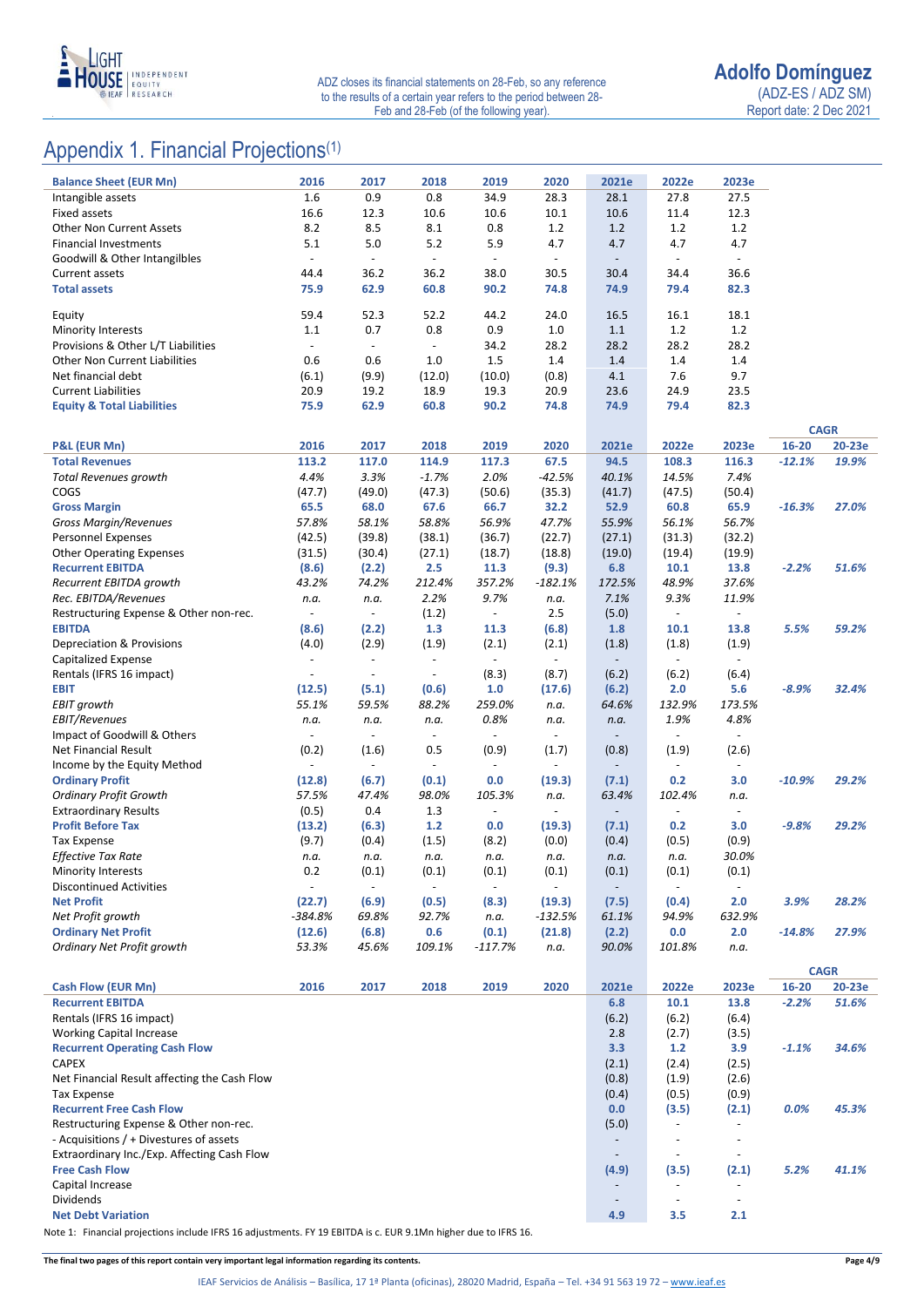

Report date: 2 Dec 2021

# Appendix 2. Free Cash Flow(1)

|                                                           |                          |                          |                          |                          |                          |                          |                          |          | <b>CAGR</b> |
|-----------------------------------------------------------|--------------------------|--------------------------|--------------------------|--------------------------|--------------------------|--------------------------|--------------------------|----------|-------------|
| A) Cash Flow Analysis (EUR Mn)                            | 2017                     | 2018                     | 2019                     | 2020                     | 2021e                    | 2022e                    | 2023e                    | 17-20    | 20-23e      |
| <b>Recurrent EBITDA</b>                                   | (2.2)                    | 2.5                      | 11.3                     | (9.3)                    | 6.8                      | 10.1                     | 13.8                     | $-61.6%$ | 51.6%       |
| Recurrent EBITDA growth                                   | 74.2%                    | 212.4%                   | 357.2%                   | $-182.1%$                | 172.5%                   | 48.9%                    | 37.6%                    |          |             |
| Rec. EBITDA/Revenues                                      | n.a.                     | 2.2%                     | 9.7%                     | n.a.                     | 7.1%                     | 9.3%                     | 11.9%                    |          |             |
| - Rentals (IFRS 16 impact)                                | $\overline{\phantom{a}}$ | $\overline{\phantom{a}}$ | (8.3)                    | (8.7)                    | (6.2)                    | (6.2)                    | (6.4)                    |          |             |
| +/- Working Capital increase                              | 6.5                      | (0.4)                    | (1.3)                    | 9.0                      | 2.8                      | (2.7)                    | (3.5)                    |          |             |
| = Recurrent Operating Cash Flow                           | 4.3                      | 2.1                      | 1.8                      | (9.0)                    | 3.3                      | 1.2                      | 3.9                      | $-60.1%$ | 34.6%       |
| Rec. Operating Cash Flow growth                           | 149.7%                   | $-50.4%$                 | $-16.8%$                 | -610.0%                  | 136.9%                   | $-63.7%$                 | 227.6%                   |          |             |
| Rec. Operating Cash Flow / Sales                          | 3.6%                     | 1.8%                     | 1.5%                     | n.a.                     | 3.5%                     | 1.1%                     | 3.4%                     |          |             |
| - CAPEX                                                   | (0.9)                    | (0.8)                    | (2.6)                    | (2.0)                    | (2.1)                    | (2.4)                    | (2.5)                    |          |             |
| - Net Financial Result affecting Cash Flow                | (1.6)                    | 0.5                      | (0.9)                    | (1.7)                    | (0.8)                    | (1.9)                    | (2.6)                    |          |             |
| - Taxes                                                   | (0.4)                    | (1.5)                    | (0.6)                    | (0.0)                    | (0.4)                    | (0.5)                    | (0.9)                    |          |             |
| = Recurrent Free Cash Flow                                | 1.3                      | 0.2                      | (2.3)                    | (12.7)                   | 0.0                      | (3.5)                    | (2.1)                    | n.a.     | 45.3%       |
| Rec. Free Cash Flow growth                                | 110.2%                   | $-83.7%$                 | n.a.                     | -452.6%                  | 100.3%                   | n.a.                     | 40.4%                    |          |             |
| Rec. Free Cash Flow / Revenues                            | 1.1%                     | 0.2%                     | n.a.                     | n.a.                     | 0.0%                     | n.a.                     | n.a.                     |          |             |
| - Restructuring expenses & others                         | $\overline{\phantom{a}}$ | (1.2)                    | $\blacksquare$           | 2.5                      | (5.0)                    | $\blacksquare$           |                          |          |             |
| - Acquisitions / + Divestments                            | 3.2                      | 2.6                      | $\overline{\phantom{a}}$ | ÷,                       | $\overline{\phantom{a}}$ | $\overline{\phantom{a}}$ |                          |          |             |
| +/- Extraordinary Inc./Exp. affecting Cash Flow           | $\overline{\phantom{a}}$ | $\sim$                   | $\overline{\phantom{a}}$ |                          | $\overline{\phantom{a}}$ | $\overline{\phantom{a}}$ |                          |          |             |
| = Free Cash Flow                                          | 4.5                      | 1.6                      | (2.3)                    | (10.2)                   | (4.9)                    | (3.5)                    | (2.1)                    | $-62.0%$ | 41.1%       |
| Free Cash Flow growth                                     | 135.9%                   | $-64.3%$                 | $-242.3%$                | $-343.9%$                | 51.7%                    | 29.0%                    | 40.4%                    |          |             |
| Recurrent Free Cash Flow - Yield (s/Mkt Cap)              | 3.7%                     | 0.6%                     | n.a.                     | n.a.                     | 0.1%                     | n.a.                     | n.a.                     |          |             |
| Free Cash Flow Yield (s/Mkt Cap)                          | 13.0%                    | 4.6%                     | n.a.                     | n.a.                     | n.a.                     | n.a.                     | n.a.                     |          |             |
|                                                           |                          |                          |                          |                          |                          |                          |                          |          |             |
| <b>B) Analytical Review of Annual Recurrent Free Cash</b> |                          |                          |                          |                          |                          |                          |                          |          |             |
| <b>Flow Performance (Eur Mn)</b>                          | 2017                     | 2018                     | 2019                     | 2020                     | 2021e                    | 2022e                    | 2023e                    |          |             |
| <b>Recurrent FCF(FY - 1)</b>                              | (12.7)                   | 1.3                      | 0.2                      | (2.3)                    | (12.7)                   | 0.0                      | (3.5)                    |          |             |
| EBITDA impact from revenue increase                       | (0.3)                    | 0.0                      | 0.1                      | (4.8)                    | (3.7)                    | 1.0                      | 0.7                      |          |             |
| EBITDA impact from EBITDA/Sales variation                 | 6.6                      | 4.6                      | 8.8                      | (15.8)                   | 19.8                     | 2.3                      | 3.0                      |          |             |
| = Recurrent EBITDA variation                              | 6.3                      | 4.7                      | 8.9                      | (20.7)                   | 16.1                     | 3.3                      | 3.8                      |          |             |
| - Rentals (IFRS 16 impact) variation impact               | $\overline{\phantom{a}}$ | $\overline{\phantom{a}}$ | (8.3)                    | (0.4)                    | 2.4                      | 0.0                      | (0.2)                    |          |             |
| +/- Working capital variation impact                      | 6.5                      | (6.8)                    | (1.0)                    | 10.3                     | (6.2)                    | (5.5)                    | (0.9)                    |          |             |
| = Recurrent Operating Cash Flow variation                 | 12.8                     | (2.1)                    | (0.4)                    | (10.7)                   | 12.3                     | (2.1)                    | 2.7                      |          |             |
| +/- CAPEX impact                                          | 1.1                      | 0.0                      | (1.7)                    | 0.5                      | (0.0)                    | (0.3)                    | (0.2)                    |          |             |
| +/- Financial result variation                            | (1.4)                    | 2.1                      | (1.4)                    | (0.8)                    | 0.9                      | (1.0)                    | (0.7)                    |          |             |
| $+/-$ Tax impact                                          | 1.5                      | (1.1)                    | 1.0                      | 0.5                      | (0.4)                    | (0.1)                    | (0.4)                    |          |             |
| = Recurrent Free Cash Flow variation                      | 14.0                     | (1.1)                    | (2.5)                    | (10.4)                   | 12.7                     | (3.5)                    | 1.4                      |          |             |
| <b>Recurrent Free Cash Flow</b>                           | 1.3                      | 0.2                      | (2.3)                    | (12.7)                   | 0.0                      | (3.5)                    | (2.1)                    |          |             |
|                                                           |                          |                          |                          |                          |                          |                          |                          |          |             |
|                                                           |                          |                          |                          |                          |                          |                          |                          |          | <b>CAGR</b> |
| C) "FCF to the Firm" (pre debt service) (EUR Mn)          | 2017                     | 2018                     | 2019                     | 2020                     | 2021e                    | 2022e                    | 2023e                    | 17-20    | 20-23e      |
| <b>EBIT</b>                                               | (5.1)                    | (0.6)                    | 1.0                      | (17.6)                   | (6.2)                    | 2.0                      | 5.6                      | $-51.3%$ | 32.4%       |
| * Theoretical Tax rate                                    | 0.0%                     | 0.0%                     | 30.0%                    | 0.0%                     | 0.0%                     | 30.0%                    | 30.0%                    |          |             |
| = Taxes (pre- Net Financial Result)                       | $\overline{\phantom{a}}$ | $\sim$                   | (0.3)                    | $\sim$                   | $\overline{\phantom{a}}$ | (0.6)                    | (1.7)                    |          |             |
| <b>Recurrent EBITDA</b>                                   | (2.2)                    | 2.5                      | 11.3                     | (9.3)                    | 6.8                      | 10.1                     | 13.8                     | $-61.6%$ | 51.6%       |
| - Rentals (IFRS 16 impact)                                | $\overline{\phantom{a}}$ | $\overline{\phantom{a}}$ | (8.3)                    | (8.7)                    | (6.2)                    | (6.2)                    | (6.4)                    |          |             |
| +/- Working Capital increase                              | 6.5                      | (0.4)                    | (1.3)                    | 9.0                      | 2.8                      | (2.7)                    | (3.5)                    |          |             |
| = Recurrent Operating Cash Flow                           | 4.3                      | 2.1                      | 1.8                      | (9.0)                    | 3.3                      | $1.2$                    | 3.9                      | $-60.1%$ | 34.6%       |
| - CAPEX                                                   | (0.9)                    | (0.8)                    | (2.6)                    | (2.0)                    | (2.1)                    | (2.4)                    | (2.5)                    |          |             |
| - Taxes (pre- Financial Result)                           | $\overline{\phantom{a}}$ | $\overline{\phantom{a}}$ | (0.3)                    | $\blacksquare$           | $\overline{\phantom{a}}$ | (0.6)                    | (1.7)                    |          |             |
| = Recurrent Free Cash Flow (To the Firm)                  | 3.4                      | 1.3                      | (1.1)                    | (11.0)                   | 1.3                      | (1.8)                    | (0.3)                    | $-73.9%$ | 70.9%       |
| Rec. Free Cash Flow (To the Firm) growth                  | 131.9%                   | $-62.3%$                 | $-185.5%$                | $-912.0%$                | 111.4%                   | $-240.8%$                | 84.6%                    |          |             |
| Rec. Free Cash Flow (To the Firm) / Revenues              | 2.9%                     | 1.1%                     | n.a.                     | n.a.                     | 1.3%                     | n.a.                     | n.a.                     |          |             |
| - Acquisitions / + Divestments                            | 3.2                      | 2.6                      | $\overline{\phantom{a}}$ | $\overline{\phantom{a}}$ | $\overline{\phantom{a}}$ | $\blacksquare$           |                          |          |             |
| +/- Extraordinary Inc./Exp. affecting Cash Flow           | $\overline{\phantom{a}}$ | $\overline{\phantom{a}}$ | $\overline{\phantom{a}}$ | $\overline{\phantom{a}}$ | $\overline{\phantom{a}}$ | $\overline{\phantom{0}}$ | $\overline{\phantom{a}}$ |          |             |
| = Free Cash Flow "To the Firm"                            | 6.6                      | 3.9                      | (1.1)                    | (11.0)                   | 1.3                      | (1.8)                    | (0.3)                    | $-54.2%$ | 70.9%       |
| Free Cash Flow (To the Firm) growth                       | 163.0%                   | $-41.3%$                 | $-128.0%$                | $-912.0%$                | 111.4%                   | $-240.8%$                | 84.6%                    |          |             |
|                                                           |                          |                          |                          |                          |                          |                          |                          |          |             |
| Rec. Free Cash Flow To the Firm Yield (o/EV)              | 6.1%                     | 2.3%                     | n.a.                     | n.a.                     | 2.3%                     | n.a.                     | n.a.                     |          |             |
| Free Cash Flow "To the Firm" - Yield (o/EV)               | 12.0%                    | 7.1%                     | n.a.                     | n.a.                     | 2.3%                     | n.a.                     | n.a.                     |          |             |

Note 1: Financial projections include IFRS 16 adjustments. FY 19 EBITDA is c. EUR 9.1Mn higher due to IFRS 16.

**The final two pages of this report contain very important legal information regarding its contents. Page 5/9**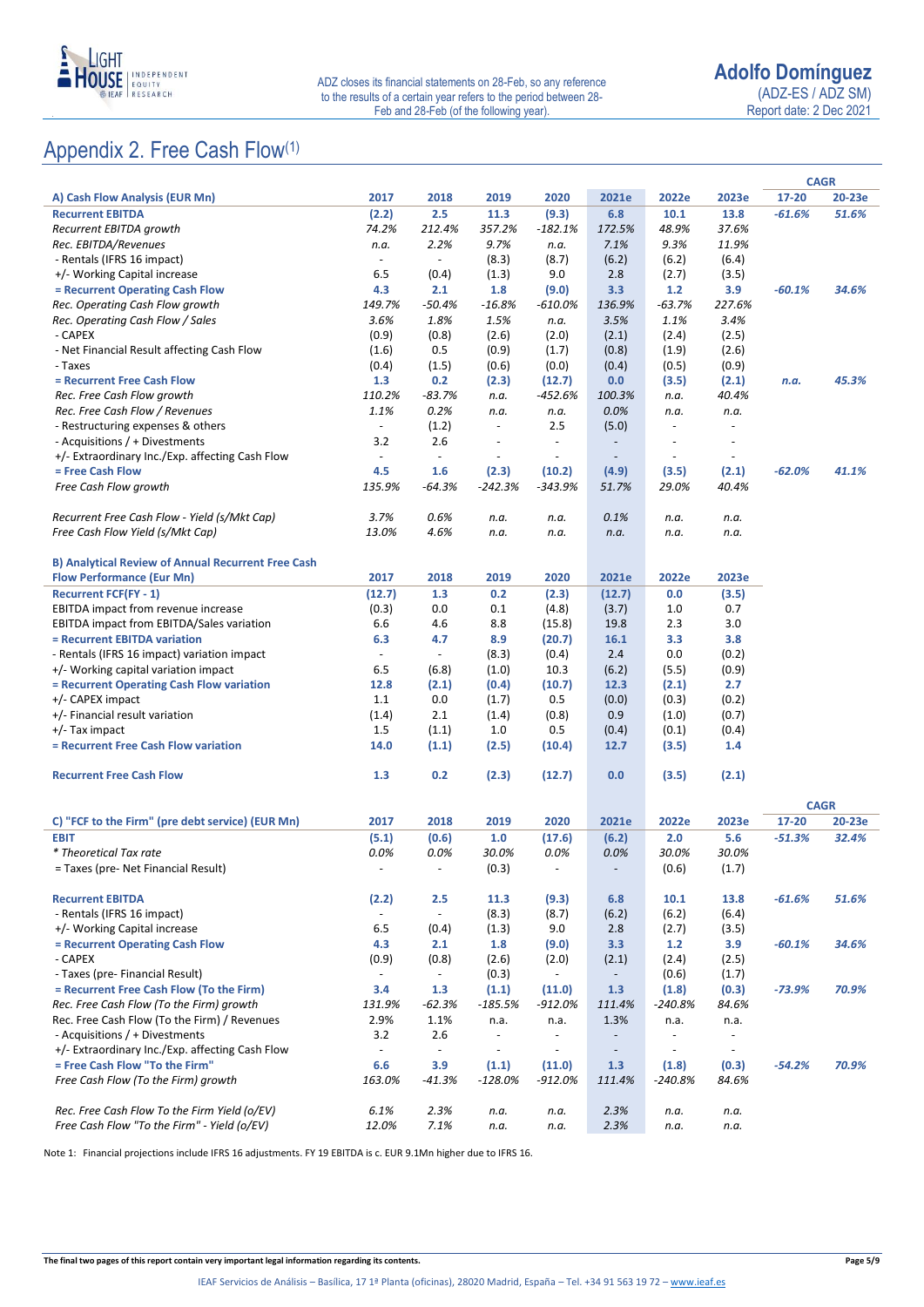

### *Recurrent Free Cash Flow accumulated variation analysis (2016 - 2020)*



### *Recurrent Free Cash Flow accumulated variation analysis (2020 - 2023e)*







### Appendix 3. EV breakdown at the date of this report

|                                      | <b>EUR Mn</b> | <b>Source</b>               |
|--------------------------------------|---------------|-----------------------------|
| Market Cap                           | 35.0          |                             |
| + Minority Interests                 |               | 6m Results 2021             |
| + Provisions & Other L/T Liabilities | 4.3           | 6m Results 2021             |
| + Net financial debt                 | 22.3          | 6 <sub>m</sub> Results 2021 |
| - Financial Investments              | 6.7           | 6m Results 2021             |
| +/- Others                           |               |                             |
| <b>Enterprise Value (EV)</b>         | 54.9          |                             |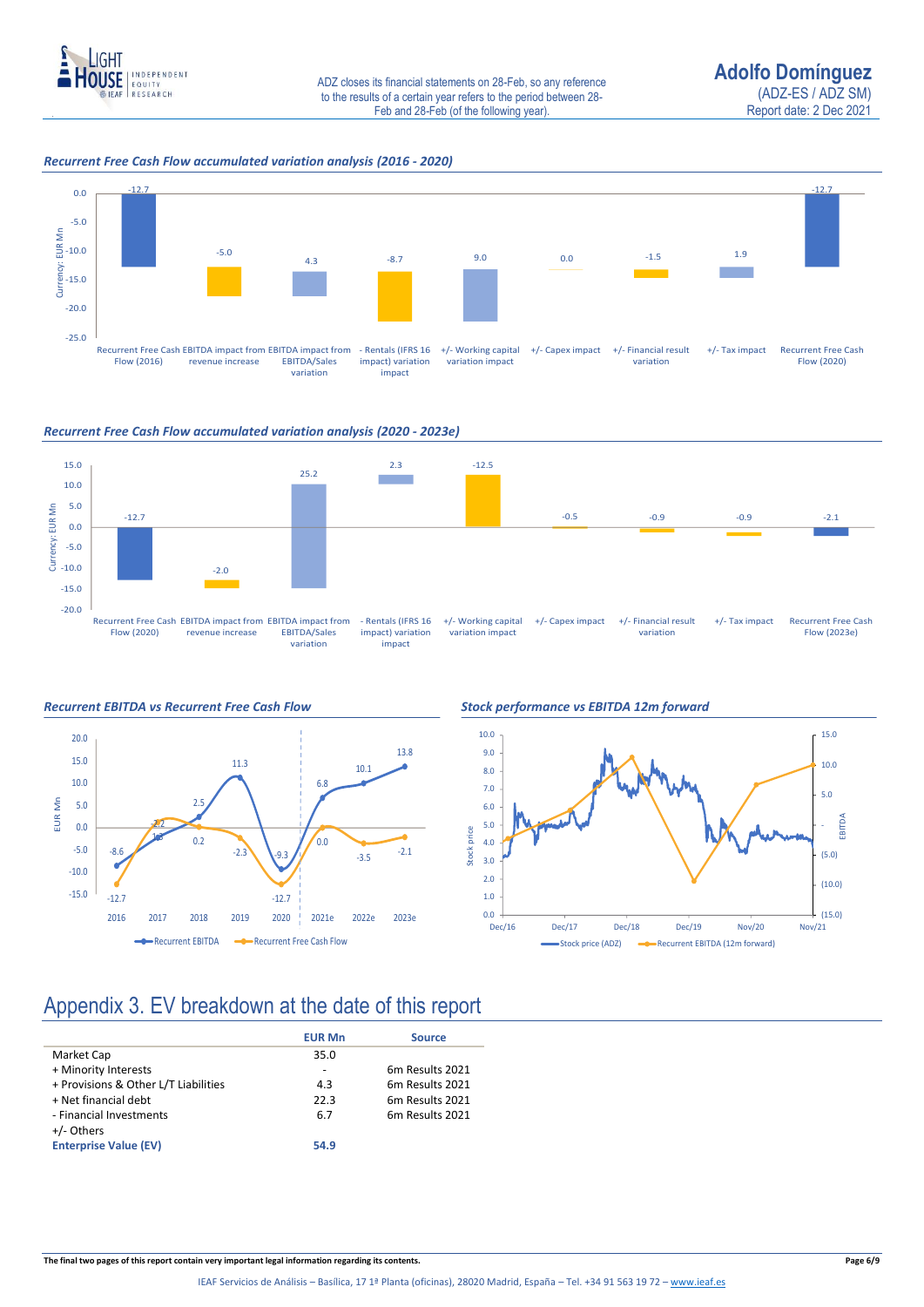

## Appendix 4. Historical performance (1)(2)

| <b>Historical performance</b>   |           |           |           |          |          |          |         |         |         |         |           |          |         |        | <b>CAGR</b> |        |
|---------------------------------|-----------|-----------|-----------|----------|----------|----------|---------|---------|---------|---------|-----------|----------|---------|--------|-------------|--------|
| (EUR Mn)                        | 2010      | 2011      | 2012      | 2013     | 2014     | 2015     | 2016    | 2017    | 2018    | 2019    | 2020      | 2021e    | 2022e   | 2023e  | $10 - 20$   | 20-23e |
| <b>Total Revenues</b>           | 166.9     | 156.1     | 152.1     | 134.9    | 124.1    | 108.4    | 113.2   | 117.0   | 114.9   | 117.3   | 67.5      | 94.5     | 108.3   | 116.3  | $-8.7%$     | 19.9%  |
| <b>Total Revenues growth</b>    | $-6.8%$   | $-6.5%$   | $-2.6%$   | $-11.3%$ | $-8.0%$  | $-12.6%$ | 4.4%    | 3.3%    | $-1.7%$ | 2.0%    | $-42.5%$  | 40.1%    | 14.5%   | 7.4%   |             |        |
| <b>EBITDA</b>                   | 10.3      | 1.6       | (5.3)     | (2.5)    | (1.5)    | (17.9)   | (8.6)   | (2.2)   | 1.3     | 11.3    | (6.8)     | 1.8      | 10.1    | 13.8   | $-10.3%$    | 59.2%  |
| EBITDA growth                   | $-46.5%$  | $-84.7%$  | $-437.4%$ | 53.1%    | 40.0%    | n.a.     | 52.1%   | 74.2%   | 158.0%  | 785.6%  | $-160.1%$ | 126.3%   | 461.2%  | 37.6%  |             |        |
| EBITDA/Sales                    | 6.1%      | 1.0%      | n.a.      | n.a.     | n.a.     | n.a.     | n.a.    | n.a.    | 1.1%    | 9.7%    | n.a.      | 1.9%     | 9.3%    | 11.9%  |             |        |
| <b>Net Profit</b>               | (4.5)     | (9.3)     | (23.9)    | (10.3)   | (11.0)   | 8.0      | (22.7)  | (6.9)   | (0.5)   | (8.3)   | (19.3)    | (7.5)    | (0.4)   | 2.0    | $-15.7%$    | 28.2%  |
| Net Profit growth               | $-563.1%$ | $-106.1%$ | $-158.4%$ | 57.1%    | $-7.5%$  | 172.2%   | -384.8% | 69.8%   | 92.7%   | n.a.    | $-132.5%$ | 61.1%    | 94.9%   | 632.9% |             |        |
| Adjusted number shares (Mn)     | 9.1       | 9.1       | 9.1       | 9.1      | 9.1      | 9.1      | 9.1     | 9.0     | 9.2     | 9.2     | 9.2       | 9.3      | 9.3     | 9.3    |             |        |
| EPS (EUR)                       | $-0.49$   | $-1.01$   | $-2.62$   | $-1.12$  | $-1.21$  | 0.87     | $-2.48$ | $-0.76$ | $-0.05$ | $-0.90$ | $-2.10$   | $-0.81$  | $-0.04$ | 0.22   | $-15.6%$    | 28.1%  |
| EPS growth                      | n.a.      | n.a.      | n.a.      | 57.1%    | $-7.5%$  | n.a.     | n.a.    | 69.4%   | 92.9%   | n.a.    | n.a.      | 61.3%    | 94.9%   | n.a.   |             |        |
| Ord. EPS (EUR)                  | $-0.60$   | $-1.83$   | $-3.62$   | $-1.32$  | $-0.42$  | $-2.98$  | $-1.37$ | $-0.76$ | 0.07    | $-0.01$ | $-2.37$   | $-0.23$  | 0.00    | 0.22   | $-14.7%$    | 27.9%  |
| Ord. EPS growth                 | n.a.      | n.a.      | $-97.5%$  | 63.4%    | 68.0%    | n.a.     | 53.8%   | 44.9%   | n.a.    | n.a.    | n.a.      | 90.1%    | n.a.    | n.a.   |             |        |
| <b>CAPEX</b>                    | (9.0)     | (6.2)     | (0.7)     | (1.6)    | (2.0)    | (2.4)    | (2.0)   | (0.9)   | (0.8)   | (2.6)   | (2.0)     | (2.1)    | (2.4)   | (2.5)  |             |        |
| CAPEX/Sales %                   | 5.4%      | 4.0%      | 0.5%      | 1.2%     | 1.6%     | 2.2%     | 1.8%    | 0.8%    | 0.7%    | 2.2%    | 3.0%      | 2.2%     | 2.2%    | 2.2%   |             |        |
| <b>Free Cash Flow</b>           | 5.0       | (11.3)    | 24.9      | 8.9      | (5.3)    | 24.9     | (12.6)  | 4.5     | 1.6     | (2.3)   | (10.2)    | (4.9)    | (3.5)   | (2.1)  | $-15.0%$    | 41.1%  |
| ND/EBITDA $(x)^{(3)}$           | 0.5x      | 14.0x     | n.a.      | n.a.     | n.a.     | n.a.     | n.a.    | n.a.    | $-9.4x$ | $-0.9x$ | n.a.      | 2.3x     | 0.8x    | 0.7x   |             |        |
| P/E(x)                          | n.a.      | n.a.      | n.a.      | n.a.     | n.a.     | 4.0x     | n.a.    | n.a.    | n.a.    | n.a.    | n.a.      | n.a.     | n.a.    | 17.2x  |             |        |
| EV/Sales (x)                    | 0.53x     | 0.38x     | 0.33x     | 0.48x    | 0.45x    | 0.11x    | 0.31x   | 0.28x   | 0.46x   | 0.35x   | 0.54x     | 0.58x    | 0.51x   | 0.47x  |             |        |
| EV/EBITDA $(x)^{(3)}$           | 8.6x      | 38.1x     | n.a.      | n.a.     | n.a.     | n.a.     | n.a.    | n.a.    | 41.1x   | 3.6x    | n.a.      | 30.6x    | 5.5x    | 4.0x   |             |        |
| Absolute performance            | $-22.4%$  | $-38.5%$  | $-24.1%$  | 44.8%    | $-12.4%$ | $-30.4%$ | $-4.9%$ | 62.2%   | 29.7%   | 2.6%    | $-35.9%$  | $-17.0%$ |         |        |             |        |
| Relative performance vs Ibex 35 | $-6.1%$   | $-29.2%$  | $-20.4%$  | 19.2%    | $-15.5%$ | $-25.1%$ | $-3.0%$ | 51.0%   | 52.5%   | $-8.2%$ | $-24.2%$  | $-20.7%$ |         |        |             |        |

Note 1: The multiples are historical, calculated based on the price and EV at the end of each year, except (if applicable) in the current year, when multiples would be given at current prices. The absolute and relative behavior corresponds to each exercise (1/1 to 31/12). The source, both historical multiples and the evolution of the price, is Factset.

Note 2: Financial projections include IFRS 16 adjustments. FY 19 EBITDA is c. EUR 9.1Mn higher due to IFRS 16.

Note 3: All ratios and multiples on EBITDA refer to total EBITDA (not to recurrent EBITDA).

# Appendix 5. Main peers 2021e

|                             |                              | Affordable Luxury players |                                   |                |                       | <b>Specialised Retail Holdings</b> |                 |                 |          |               |         |            |
|-----------------------------|------------------------------|---------------------------|-----------------------------------|----------------|-----------------------|------------------------------------|-----------------|-----------------|----------|---------------|---------|------------|
|                             |                              |                           |                                   |                |                       |                                    |                 |                 |          |               |         |            |
|                             | <b>Burberry</b>              |                           |                                   |                | <b>Capri Holdings</b> |                                    |                 |                 |          |               |         |            |
| <b>EUR Mn</b>               |                              | <b>SMCP SA</b>            | <b>Ted Baker PLC Hugo Boss AG</b> |                | <b>Group PLC</b>      | Average                            | <b>PVH Corp</b> | <b>Tapestry</b> | Ltd      | <b>Kering</b> | Average | <b>ADZ</b> |
| <b>Market</b><br>data       | <b>Ticker (Factset)</b>      | SMCP-FR                   | TED-GB                            | <b>BOSS-DE</b> | BRBY-GB               |                                    | PVH-US          | TPR-US          | CPRI-US  | KER-FR        |         | ADZ-ES     |
|                             | Country                      | France                    | UK                                | Germany        | UK                    |                                    | <b>USA</b>      | <b>USA</b>      | UK       | France        |         | Spain      |
|                             | <b>Market cap</b>            | 596.1                     | 248.2                             | 3,704.4        | 8,482.5               |                                    | 6,588.0         | 9,587.9         | 7,828.3  | 88,150.1      |         | 35.0       |
|                             | <b>Enterprise value (EV)</b> | 1,384.2                   | 394.6                             | 4,511.6        | 8,732.9               |                                    | 9,610.4         | 11,109.3        | 10,382.5 | 93,217.5      |         | 54.9       |
| Basic financial information | <b>Total Revenues</b>        | 1,043.5                   | 541.0                             | 2,721.8        | 3,262.0               |                                    | 8,065.4         | 5,070.0         | 4,778.2  | 16,934.1      |         | 94.5       |
|                             | <b>Total Revenues growth</b> | 34.3%                     | 30.8%                             | 39.9%          | 18.4%                 | 30.9%                              | 28.2%           | 15.8%           | 33.4%    | 29.3%         | 26.7%   | 40.1%      |
|                             | 2y CAGR (2021e - 2023e)      | 8.4%                      | 17.0%                             | 10.5%          | 6.7%                  | 10.6%                              | 5.2%            | 9.6%            | 9.2%     | 9.2%          | 8.3%    | 10.9%      |
|                             | <b>EBITDA</b>                | 241.5                     | 45.4                              | 564.7          | 909.5                 |                                    | 1,067.7         | 1,159.3         | 1,069.5  | 6,122.0       |         | 1.8        |
|                             | <b>EBITDA growth</b>         | 42.5%                     | 518.2%                            | 145.8%         | 11.7%                 | 179.5%                             | 337.6%          | 142.1%          | 113.8%   | 33.8%         | 156.8%  | 126.3%     |
|                             | 2y CAGR (2021e - 2023e)      | 13.0%                     | 64.2%                             | 14.5%          | 8.6%                  | 25.1%                              | 5.2%            | 10.2%           | 9.6%     | 10.7%         | 8.9%    | n.a.       |
|                             | <b>EBITDA/Revenues</b>       | 23.1%                     | 8.4%                              | 20.7%          | 27.9%                 | 20.0%                              | 13.2%           | 22.9%           | 22.4%    | 36.2%         | 23.7%   | 1.9%       |
|                             | <b>EBIT</b>                  | 66.6                      | (25.3)                            | 207.2          | 553.4                 |                                    | 773.6           | 966.4           | 870.5    | 4,749.8       |         | (6.2)      |
|                             | <b>EBIT growth</b>           | n.a.                      | 66.4%                             | 265.1%         | 13.1%                 | 114.9%                             | n.a.            | 271.9%          | 177.9%   | 51.5%         | 167.1%  | 64.6%      |
|                             | 2y CAGR (2021e - 2023e)      | 32.7%                     | 95.0%                             | 28.2%          | 12.3%                 | 42.0%                              | 8.3%            | 11.7%           | 11.9%    | 12.5%         | 11.1%   | 70.3%      |
|                             | <b>EBIT/Revenues</b>         | 6.4%                      | n.a.                              | 7.6%           | 17.0%                 | 10.3%                              | 9.6%            | 19.1%           | 18.2%    | 28.0%         | 18.7%   | n.a.       |
|                             | <b>Net Profit</b>            | 20.8                      | $\overline{\phantom{a}}$          | 120.2          | 403.6                 |                                    | 560.8           | 736.0           | 717.2    | 3,170.5       |         | (7.5)      |
|                             | <b>Net Profit growth</b>     | 120.4%                    | 100.0%                            | 154.7%         | $-8.6%$               | 91.6%                              | 155.9%          | 227.9%          | n.a.     | 46.8%         | 143.5%  | 61.1%      |
|                             | 2y CAGR (2021e - 2023e)      | 69.4%                     | n.a.                              | 33.9%          | 12.1%                 | 38.5%                              | 9.5%            | 13.0%           | 12.2%    | 13.9%         | 12.1%   | 50.6%      |
|                             | <b>CAPEX/Sales %</b>         | 4.9%                      | 3.5%                              | 4.8%           | 6.8%                  | 5.0%                               | 3.2%            | 2.0%            | 4.0%     | 6.3%          | 3.9%    | 2.2%       |
|                             | <b>Free Cash Flow</b>        | 28.5                      | (55.4)                            | 185.3          | 461.7                 |                                    | 324.9           | 1,065.6         | 571.4    | 3,090.9       |         | (4.9)      |
|                             | <b>Net financial debt</b>    | 784.7                     | 144.5                             | 907.1          | (1, 144.2)            |                                    | 1,337.6         | 1,256.9         | 673.5    | 453.4         |         | 4.1        |
|                             | ND/EBITDA (x)                | 3.2                       | 3.2                               | 1.6            | n.a.                  | 2.7                                | 1.3             | $1.1\,$         | 0.6      | 0.1           | 0.8     | 0.6        |
|                             | Pay-out                      | 0.0%                      | n.a.                              | 46.1%          | 55.4%                 | 33.8%                              | 0.5%            | 11.2%           | 0.0%     | 41.6%         | 13.3%   | 0.0%       |
| <b>Multiples and Ratios</b> | P/E(x)                       | 26.3                      | n.a.                              | 30.5           | 21.1                  | 26.0                               | 11.8            | 13.3            | 11.0     | 27.7          | 16.0    | n.a.       |
|                             | P/BV(x)                      | 0.5                       | 1.5                               | 4.1            | 4.4                   | 2.6                                | 1.4             | 3.3             | 3.2      | 6.4           | 3.6     | 2.1        |
|                             | <b>EV/Revenues (x)</b>       | 1.3                       | 0.7                               | 1.7            | 2.7                   | 1.6                                | 1.2             | 2.2             | 2.2      | 5.5           | 2.8     | 0.6        |
|                             | EV/EBITDA (x)                | 5.7                       | 8.7                               | 8.0            | 9.6                   | 8.0                                | 9.0             | 9.6             | 9.7      | 15.2          | 10.9    | 8.1        |
|                             | EV/EBIT (x)                  | 20.8                      | n.a.                              | 21.8           | 15.8                  | 19.4                               | 12.4            | 11.5            | 11.9     | 19.6          | 13.9    | n.a.       |
|                             | <b>ROE</b>                   | 2.0                       | n.a.                              | 13.5           | 20.7                  | 12.1                               | 12.2            | 30.1            | 29.1     | 23.1          | 23.6    | n.a.       |
|                             | FCF Yield (%)                | 4.8                       | n.a.                              | 5.0            | 5.4                   | 5.1                                | 4.9             | 11.1            | 7.3      | 3.5           | 6.7     | 0.1        |
|                             | <b>DPS</b>                   | 0.00                      | 0.00                              | 0.80           | 0.55                  | 0.34                               | 0.04            | 0.30            | 0.00     | 10.55         | 2.72    | 0.00       |
|                             | <b>Dvd Yield</b>             | 0.0%                      | 0.0%                              | 1.5%           | 2.6%                  | 1.0%                               | 0.0%            | 0.9%            | 0.0%     | 1.5%          | 0.6%    | 0.0%       |

Note 1: Financial data, multiples and ratios based on market consensus (Factset). In the case of the company analyzed, own estimates (Lighthouse).

Note 2: All ratios and multiples on EBITDA refer to total EBITDA (not to recurrent EBITDA).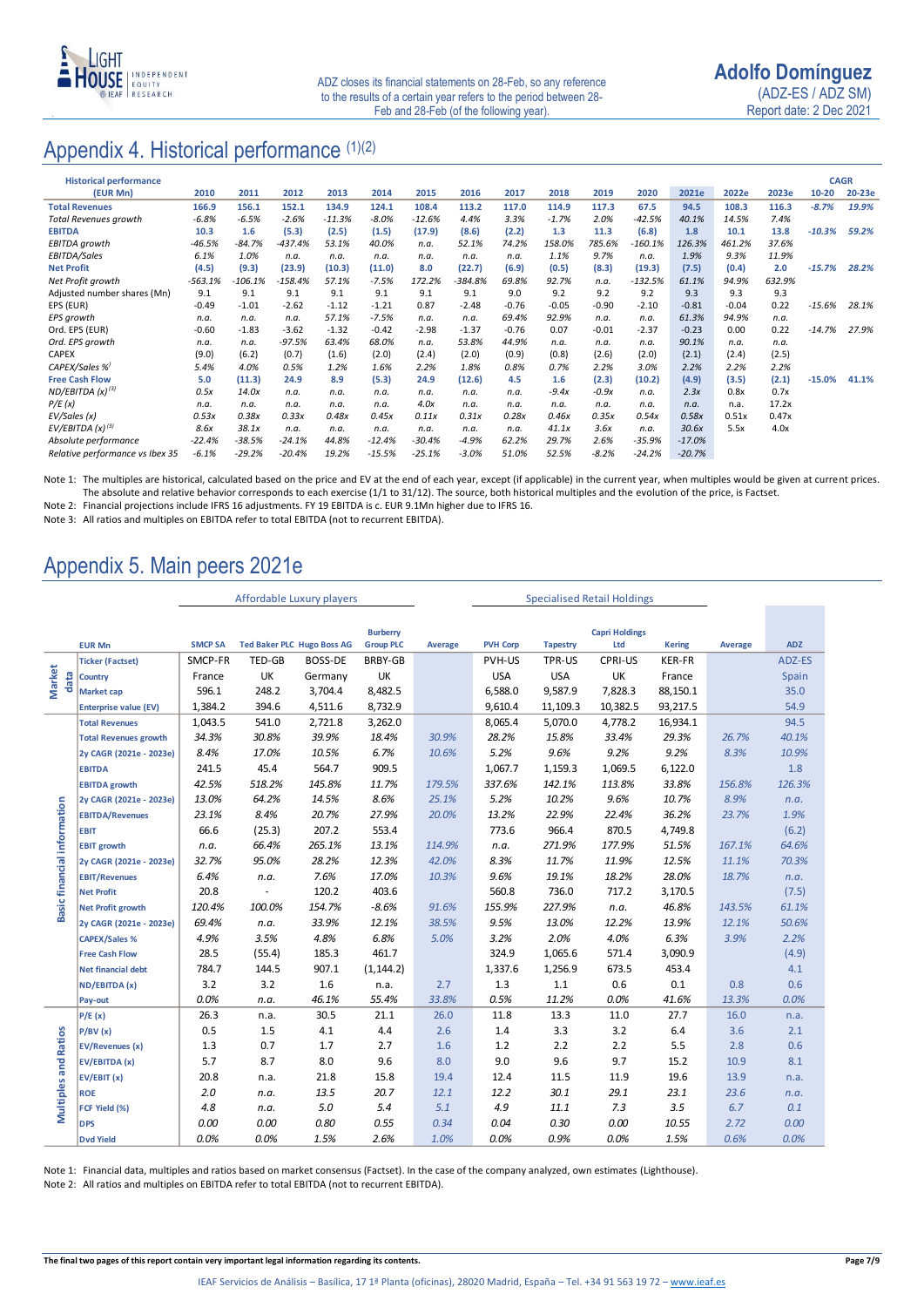

## IMPORTANT LEGAL INFORMATION REGARDING THIS REPORT

### **LIGHTHOUSE**

Lighthouse is a project of IEAF Servicios de Análisis S.L.U. Lighthouse is a research project funded by Bolsas y Mercados Españoles S.A. Lighthouse aims to improve the research coverage of the "orphan stocks" of the Spanish market: those which lack real and continuous research coverage. Lighthouse reports will not include valuation and target price. Lighthouse does not seek to provide investment advice to any natural or legal person. For this reason, Lighthouse will not provide a valuation, target price or investment recommendation for any of the securities analysed.

IEAF Servicios de Análisis S.L.U. is a Spanish company whose corporate purpose is:

1º) To provide information and financial analysis regarding securities issued by any class of legal person traded or not on official secondary markets, and especially (but not exclusively) those securities which are not the object of the recurrent provision of information and analysis by financial analysts who participate in the markets.

2º) To publicise and update the aforementioned financial reports and analysis, in addition to the monitoring and following of the securities on which the information and analysis is provided.

3º) To prepare studies and projects aimed at proposing and implementing measures to improve the information and financial analysis of securities traded on official secondary markets.

IEAF Servicios de Análisis S.L.U. is a company whose sole shareholder is the Instituto Español de Analistas Financieros (IEAF), a professional, not for profit association.

### **DISCLAIMER**

The Instituto Español de Analistas Financieros (IEAF) hereby certifies that the analyst of IEAF Servicios de Análisis S.L.U. whose name figures as the author of this report, expresses views that reflect their personal and independent opinion of the company analysed without these implying, either directly or indirectly, a personalised recommendation of the company analysed for purposes of providing investment advice. This report is based on the preparation of detailed financial projections from information available to the public and following traditional fundamental research methodology (i.e. it is not a technical or quantitative analysis report). For the analysis methodology used in the preparation of this report, please contact the analyst directly; contact details are included on the front page of this report.

The report includes basic information regarding the main parameters to be used by an investor when making their own valuation (whether by discounted cash flows or multiples). These parameters are the personal opinion or estimate of the analyst. The person receiving this report should use their own judgement when using these parameters and should consider them as another element in their decision-making process in respect of investment. These parameters do not represent a personalised investment recommendation.

### **Rules governing confidentiality and conflicts of interest**

None of the following rules governing confidentiality and conflicts of interest (12) is applicable to this report:

1. This report is non-independent research as it has been commissioned by the company analysed (issuer).

2. In the last 12 months, the Instituto Español de Analistas Financieros or its subsidiary, IEAF Servicios de Análisis S.L.U., has had Investment Banking mandates or has managed or comanaged a public offering of the securities of the issuer, or has received compensation from said issuer for Investment Banking services, that exclude brokerage services for prepaid fees.

3. In the next 6 months, the Instituto Español de Analistas Financieros or its subsidiary, IEAF Servicios de Análisis S.L.U., expects to receive or intends to obtain compensation for Investment Banking services provided to this company that exclude brokerage services for prepaid fees.

4. The Investment Analyst or a member of the Research Department or a member of their household has a long position in the shares or derivatives of the corresponding issuer.

5. The Investment Analyst or a member of the Research Department or a member of their household has a short position in the shares or derivatives of the corresponding issuer.

6. At the date of publication, the Instituto Español de Analistas Financieros or its subsidiary, IEAF Servicios de Análisis S.L.U. held a long position of over 0.5% of the issuer's capital.

7. At the date of publication, the Instituto Español de Analistas Financieros or its subsidiary, IEAF Servicios de Análisis S.L.U. held a short position of over 0.5% of the issuer's capital.

8. At the end of the month immediately prior to the publication of this report, or of the previous month if the report is published in the ten days following the end of the month, the company analysed (the issuer) or any of its subsidiaries held 5% or more of any class of equity security of the Instituto Español de Analistas Financieros or its subsidiary, IEAF Servicios de Análisis S.L.U.

9. A senior director or officer of the Instituto Español de Analistas Financieros or its subsidiary, IEAF Servicios de Análisis S.L.U., or a member of their department is a director, officer, advisor or member of the Board of Directors of the issuer and/or one of its subsidiaries.

10. The Instituto Español de Analistas Financieros or its subsidiary, IEAF Servicios de Análisis S.L.U., acts as broker for the Issuer for the corresponding prepaid fees.

11. The contents of this report related to the financial analysis, financial projections, valuation, investment summary and opinion of the analyst have been reviewed by the issuer prior to its publication.

12. The issuer has made changes to the contents of this report prior to its distribution.

The Investment Analysts who have prepared this Investment Analysis are employees of IEAF Servicios de Análisis S.L.U. These analysts have received (or will receive) compensation according to the general earnings of IEAF Servicios de Análisis S.L.U. To obtain a copy of the Code of Conduct of IEAF Servicios de Análisis S.L.U. (in respect of the Management of Conflicts of Interest in the research department), please use the e-mail address secretaria@ieaf.es or consult the contents of this Code at [www.ieaf.es.](https://www.ieaf.es/images/IEAF/LIGHTHOUSE/IEAF_LIGHTHOUSE_CodigoDeConducta.pdf) 

IEAF Servicios de Análisis S.L.U. is compensated by Bolsas y Mercados Españoles, S.A. for the preparation of this report. This report should be considered as just another element in the taking of investment decisions.

### **A report issued by IEAF servicios de análisis S.L.U.**

All rights reserved. The unauthorised use or distribution of this report is prohibited. This document has been prepared and distributed, according to the provisions of the MiFID II by IEAF Servicios de Análisis S.L.U. Its corporate activity is regulated by the CNMV (the Spanish Securities Exchange Commission). The information and opinions expressed in this document do not represent nor are they intended to represent an offer or a solicitation to buy or sell the securities (in other words, the securities mentioned in this report and related warrants, options, rights or interests). The information and opinions contained in this document are based upon information available to the public and have been obtained from sources believed to be reliable by IEAF Servicios de Análisis S.L.U., but no guarantee is given regarding their accuracy or completeness. All comments and estimates reflect solely the opinion of IEAF Servicios de Análisis S.L.U. and do not offer any implicit or explicit guarantee. All the opinions expressed are subject to change without prior warning. This document does not take into account the specific investment objectives, financial position, risk profile or other specific aspects of the person who receives this document, and accordingly they should exercise their own judgement in this respect. Neither the Instituto Español de Analistas Financieros nor its subsidiary, IEAF Servicios de Análisis S.L.U., assumes any responsibility for direct or indirect losses arising from the use of the published research, except in the event of negligent conduct by IEAF Servicios de Análisis S.L.U. The information contained in this report is approved for distribution to professional clients, eligible counterparties and professional advisers, but not for distribution to private individuals or retail clients. Its reproduction, distribution or